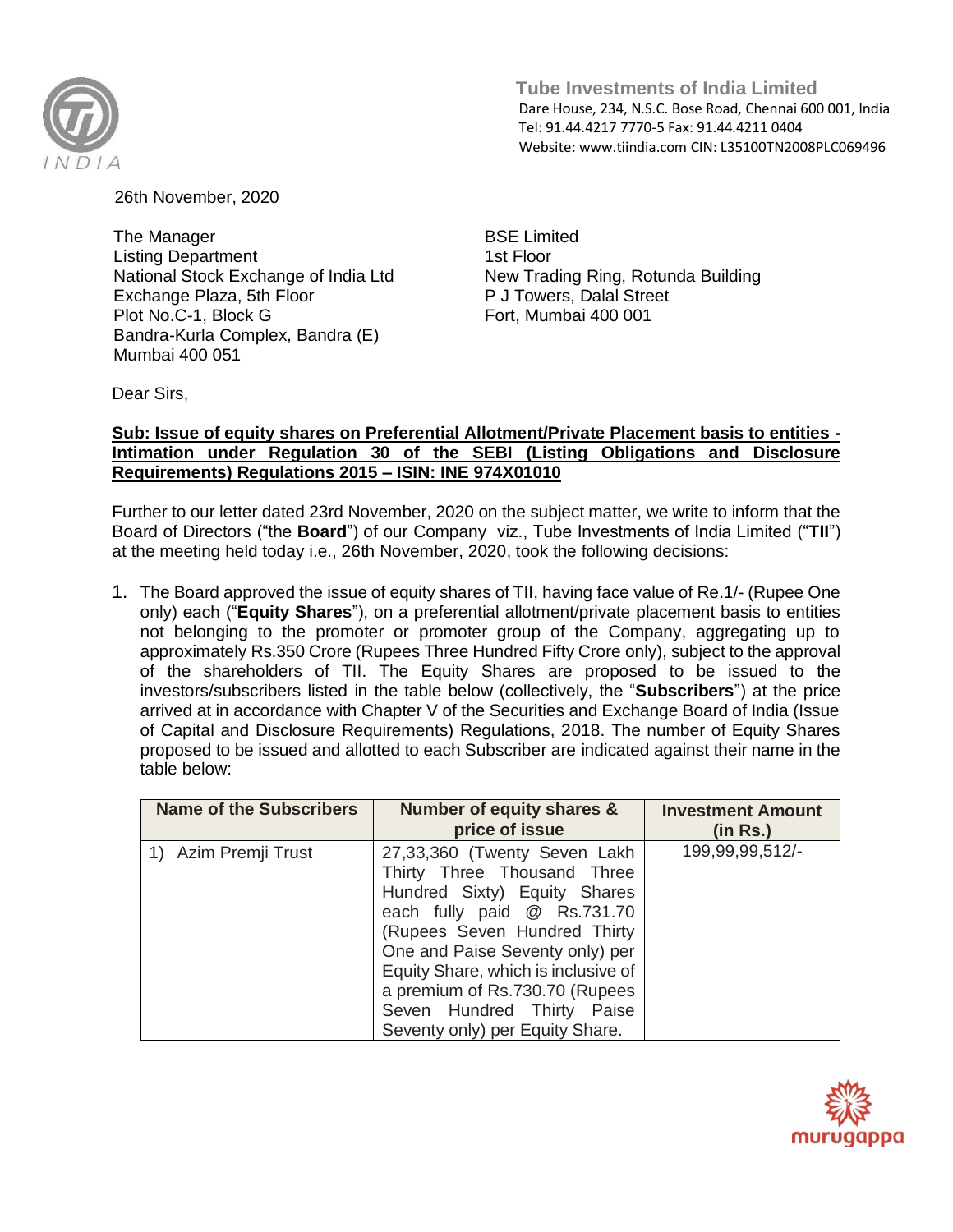

- 2 -

| <b>Name of the Subscribers</b>                                                                                            | <b>Number of equity shares</b>                                                                                                                                                                                                                                                                                                                                                                                                                                                                                                                                                  | <b>Investment Amount</b> |
|---------------------------------------------------------------------------------------------------------------------------|---------------------------------------------------------------------------------------------------------------------------------------------------------------------------------------------------------------------------------------------------------------------------------------------------------------------------------------------------------------------------------------------------------------------------------------------------------------------------------------------------------------------------------------------------------------------------------|--------------------------|
|                                                                                                                           | & price of issue                                                                                                                                                                                                                                                                                                                                                                                                                                                                                                                                                                | (in Rs.)                 |
| 2) SBI Mutual Fund for the<br>following schemes:<br>(i) SBI Focused Equity<br>Fund, and<br>(ii) SBI Magnum Midcap<br>Fund | For SBI Focused Equity<br>Fund - 15,03,348 (Fifteen<br><b>Lakh Three Thousand Three</b><br>Hundred Forty Eight) Equity<br>Shares each fully paid @<br>Rs.731.70 (Rupees Seven<br>Hundred Thirty One Paise<br>Seventy only) per Equity<br>Share, which is inclusive of a<br>premium of<br>Rs.730.70<br>(Rupees Seven Hundred<br>Thirty Paise Seventy only)<br>per<br>Equity<br>Share,<br>aggregating<br>to<br>Rs.<br>1,09,99,99,731.60<br>(Rupees One Hundred Nine<br>Crore Ninety Nine Lakh<br>Nine<br>Ninety<br>Thousand<br>Seven Hundred Thirty One<br>Paise Sixty only); and | 149,99,99,634/-          |
|                                                                                                                           | For SBI Magnum Midcap<br>Fund - 5,46,672 (Five Lakh<br>Forty Six Thousand Six<br>Hundred<br>Seventy<br>Two)<br>Equity Shares each fully paid<br>Rs.731.70<br>@<br>(Rupees<br>Seven Hundred Thirty One<br>and Paise Seventy only) per<br>Equity Share, which<br>is i<br>inclusive of a premium of<br>Rs.730.70 (Rupees Seven<br>Hundred Thirty and Paise<br>Seventy only) per Equity<br>Share, aggregating to Rs.<br>39,99,99,902.40 (Rupees<br>Thirty Nine Crore Ninety<br>Nine<br>Lakh<br>Ninety Nine<br>Thousand Nine Hundred<br>Two and Paise Forty only).                   |                          |